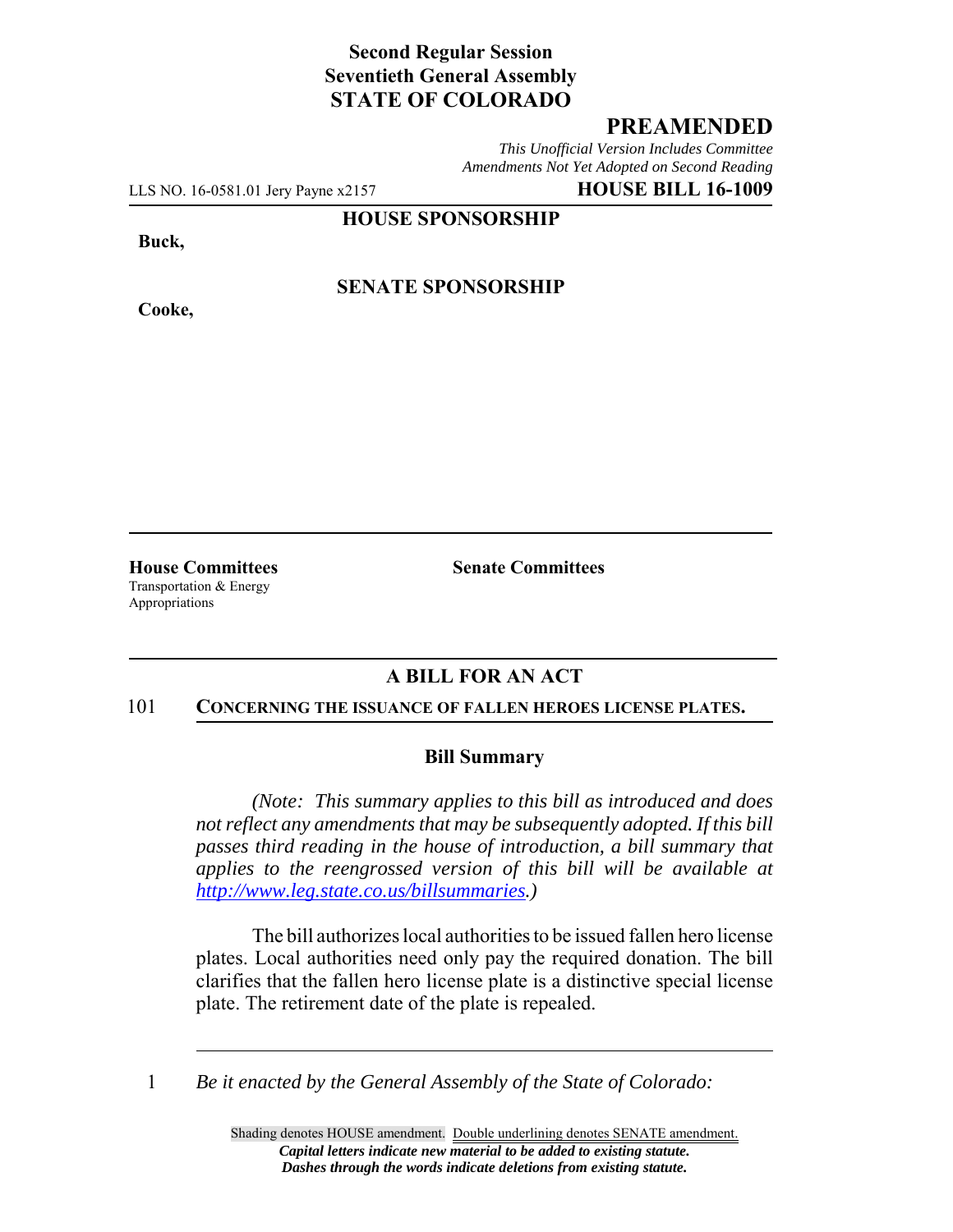1 **SECTION 1.** In Colorado Revised Statutes, 42-1-102, **amend** 2  $(24.5)$  as follows:

3 **42-1-102. Definitions.** As used in articles 1 to 4 of this title, 4 unless the context otherwise requires:

5 (24.5) "Distinctive special license plate" means a special license 6 plate that is issued to a person because such THE person has an immutable 7 characteristic or special achievement honor. Such A special achievement 8 honor shall not include EXCLUDES a common achievement such as 9 graduating from an institution of higher education. Such A special 10 achievement shall include INCLUDES honorable service in the armed 11 forces of the United States. "Distinctive special license plate" shall 12 include INCLUDES a license plate that is issued to a person or the person's 13 family to honor such THE person's service in the armed forces OR A PEACE 14 OFFICER'S SACRIFICE IN THE LINE OF DUTY.

15 **SECTION 2.** In Colorado Revised Statutes, 42-3-242, **amend** (2) 16 (a), (3) (a), and (4) as follows:

17 **42-3-242. Special plates - fallen heroes.** (2) (a) There is hereby 18 established the fallen heroes special license plate. The department may 19 stop issuing the fallen heroes special license plate if a total of three 20 thousand license plates are not issued by July 1, 2017. A person who was 21 issued a fallen heroes special license plate on or before July 1, 2017, may 22 continue to use the fallen heroes special license plate after July 1, 2017, 23 regardless of whether the department stops issuing the special license  $24$  plate.

25 (3) (a) (I) EXCEPT AS PROVIDED IN SUBPARAGRAPH (II) OF THIS 26 PARAGRAPH (a), a person may apply for a fallen heroes license plate if the 27 person pays the taxes and fees required under this section ARTICLE and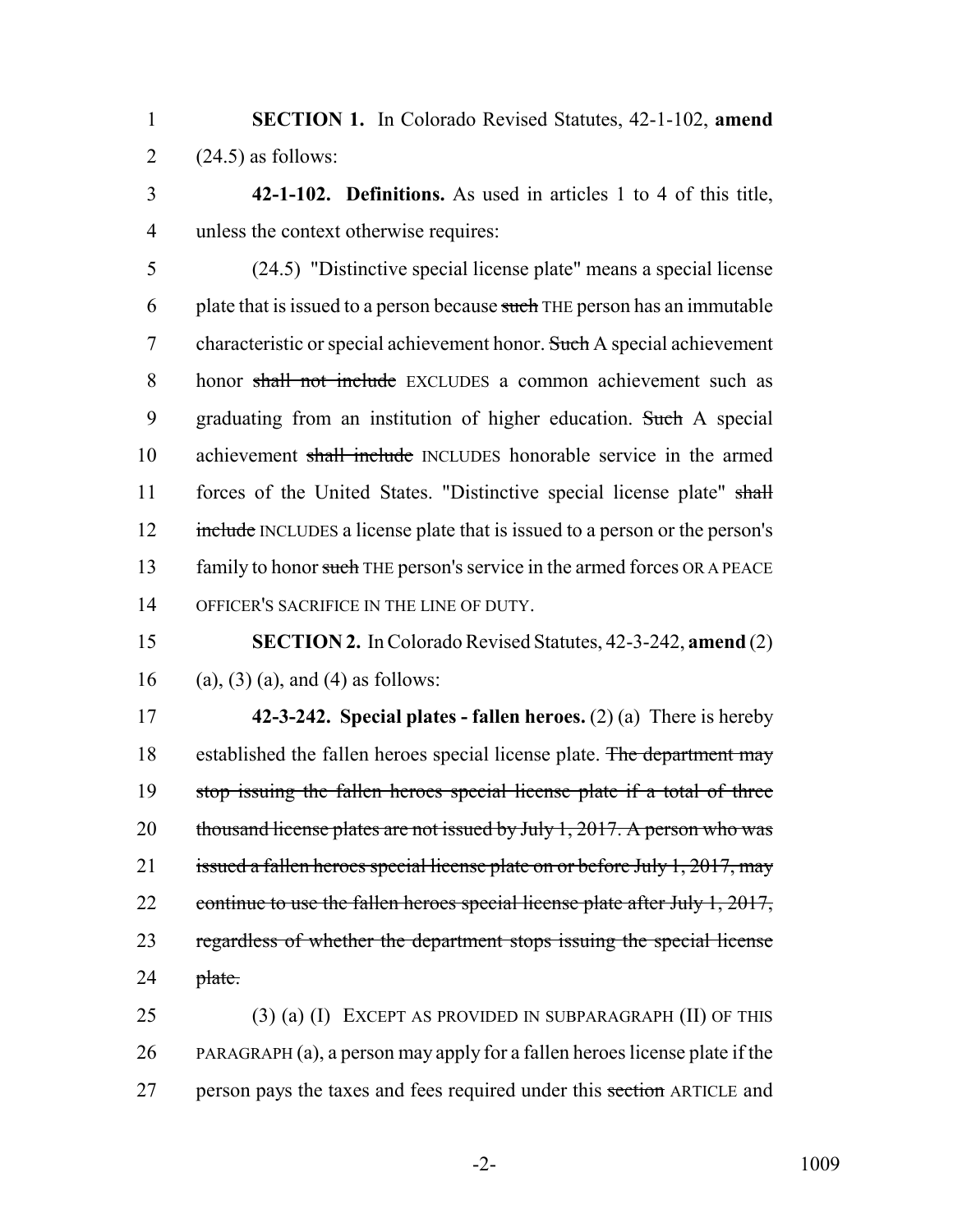1 provides to the department or an authorized agent a certificate, issued by 2 the Colorado chapter of the Concerns of Police Survivors, Inc., or its successor organization, confirming that the applicant has donated fifty dollars to the Colorado chapter of the Concerns of Police Survivors, Inc.

 (II) A LOCAL AUTHORITY MAY BE ISSUED A FALLEN HEROES LICENSE PLATE FOR A MOTOR VEHICLE THAT DOES NOT EXCEED SIXTEEN THOUSAND POUNDS EMPTY WEIGHT IF THE LOCAL AUTHORITY PAYS ANY TAXES AND FEES REQUIRED BY THIS ARTICLE AND PRESENTS TO THE DEPARTMENT A CERTIFICATE SHOWING IT MADE THE DONATION REQUIRED BY SUBPARAGRAPH (I) OF THIS PARAGRAPH (a). A PLATE ISSUED TO A LOCAL AUTHORITY MUST CONTAIN A NOTIFICATION INDICATING THAT THE PLATE WAS ISSUED TO A LOCAL AUTHORITY.

 (4) (a) EXCEPT AS PROVIDED IN PARAGRAPH (b) OF THIS SUBSECTION (4), the amount of the taxes and fees for special license plates under this section are the same as the amount of the taxes and fees 16 for regular motor vehicle license plates; except that the department shall collect a one-time fee of twenty-five dollars for issuance or replacement of the license plate. The department shall transmit the additional one-time fee to the state treasurer, who shall credit the fee to the highway users tax 20 fund created in section 43-4-201, C.R.S.

 (b) A LOCAL AUTHORITY NEED NOT PAY THE ONE-TIME FEE 22 IMPOSED IN PARAGRAPH (a) OF THIS SUBSECTION (4).

 **SECTION 3. Act subject to petition - effective date - applicability.** (1) This act takes effect at 12:01 a.m. on the day following the expiration of the ninety-day period after final adjournment of the general assembly (August 10, 2016, if adjournment sine die is on May 11, 27 2016); except that, if a referendum petition is filed pursuant to section 1